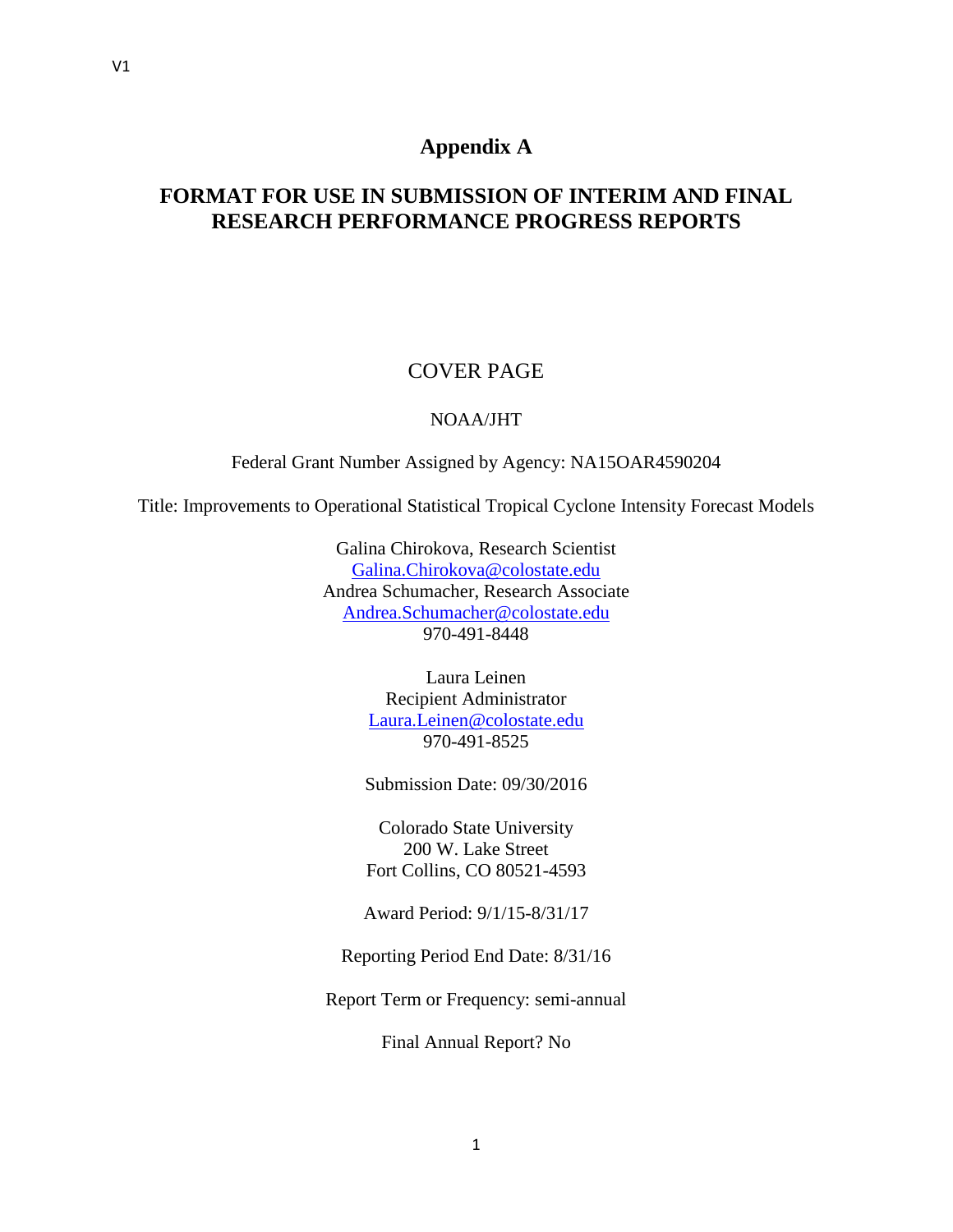#### 1. ACCOMPLISHMENTS

Summary of the 1<sup>st</sup> Year accomplishments for the 3 main project tasks:

- 1) **Replace in SHIPS and LGEM weekly 1° degree resolution SSTs with daily 0.25° resolution SSTs.** These changes were designed to improve forecast performance and set the stage for including upper-ocean data to explicitly account for SST cooling. The software for pre-processing daily Reynolds SST data was developed and modifications to the model to add the option to use either weekly or daily SST were completed. A new module was added to SHIPS/LGEM to handle the selection of SST and OHC data and that module has been implemented in the 2016 version of SHIPS on WCOSS. All changes for this tasks were incorporated into the 2016 version of SHIPS, retrospective runs with daily SST and verification have been completed, and SHIPS/LGEM code with daily SST has been prepared for parallel runs.
- 2) **Add to SHIPS/LGEM a physical mechanism to account for storm-induced SST cooling.** Lin et al. (2013) and Price (2009) have demonstrated that the use of TC-cooled SST instead of SST to calculate the storm maximum potential intensity (MPI) produces a more realistic upper intensity bound estimate and that the ocean temperature verticallyaveraged from the surface to the depth of TC-induced mixing is a more robust metric of the SST cooling effect than the ocean heat content (OHC). The algorithm for the estimating depth-averaged temperature (DAVT) assuming constant mixing depth from the OHC data available in real-time has been developed and incorporated into the SHIPS and LGEM processing scripts. The option to use either SST and OHC or DAVT has been added to both SHIPS and LGEM, and the modified code has been prepared for parallel runs.
- 3) **Add forecasts of TC structure (wind radii and MSLP) to SHIPS/LGEM.** A statisticaldynamical method to predict tropical cyclone wind structure in terms of wind radii has been developed and has been running in real-time since August 2016. The basis for TC size variations is developed from an infrared satellite-based record of TC size (Knaff et al. 2014), which is homogenously calculated from a 1996-2012 sample. The change in TC size is predicted using a statistical-dynamical approach where predictors are based on environmental diagnostics derived from global model forecasts and observed storm conditions. Once the TC size has been predicted, the forecast intensity and track are used along with a parametric wind model to estimate the resulting wind radii following Knaff et al. (2016).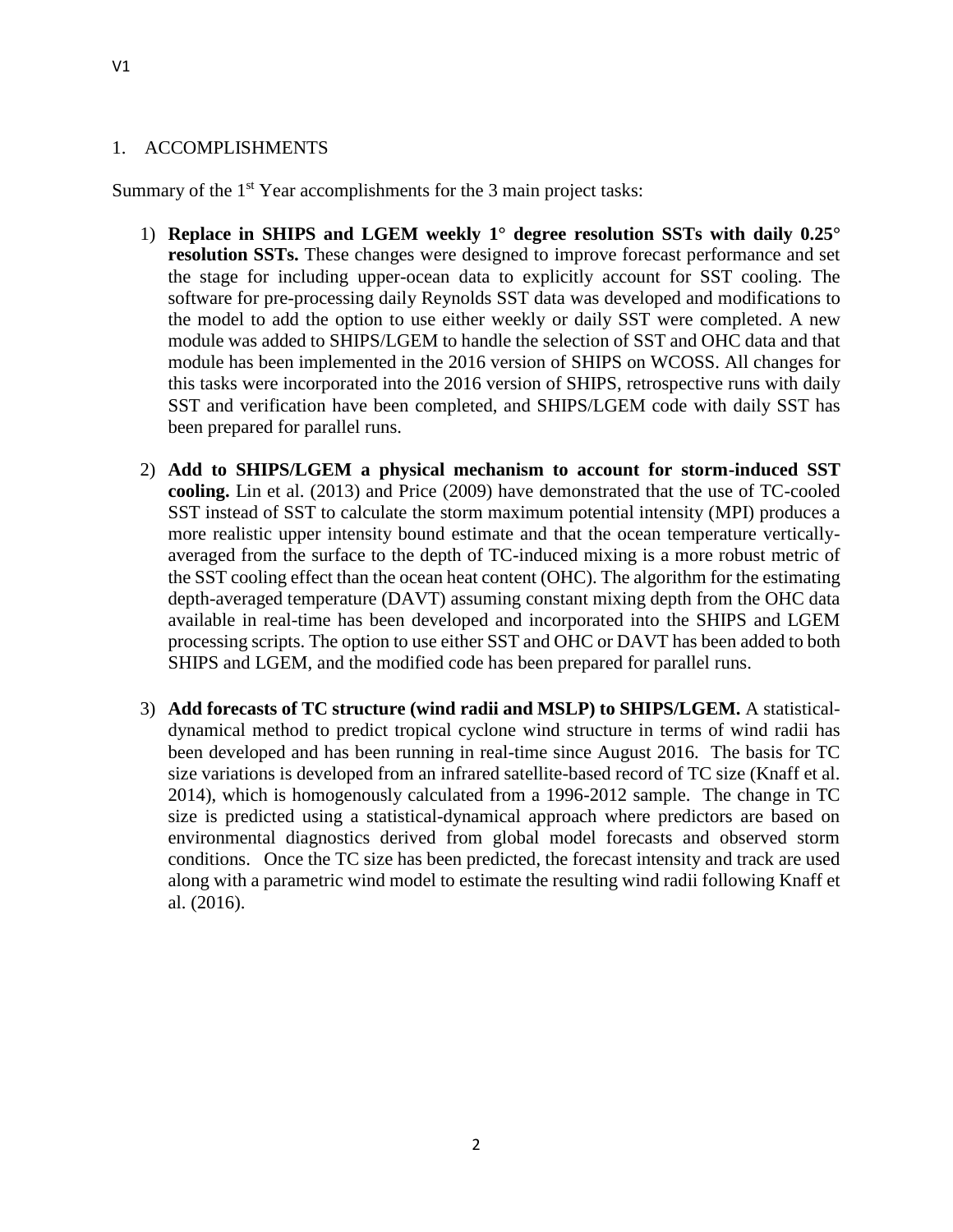What were the major proposed **goals, objectives, and tasks** of this project, and what was accomplished this period under each task? (a table of planned vs. actuals is recommended as a function of each task identified in the funded proposal)

| Goals, Objectives,         | Planned: $Apr - Aug\ 2016$    | Actual: $Apr - Aug\ 2016$                |
|----------------------------|-------------------------------|------------------------------------------|
| <b>Tasks</b>               |                               |                                          |
| Modify SHIPS and           | Conduct algorithm changes     | Minor algorithm adjustments were         |
| LGEM to use $0.25^{\circ}$ | based on the feedback and     | completed and the code has been prepared |
| daily Reynolds SST         | prepare the code for parallel | for parallel runs. Some minor code       |
|                            | runs either on WCOSS or at    | modifications made as part of that task  |
|                            | <b>CIRA</b>                   | were implemented in the 2016 operational |
|                            |                               | <b>SHIPS</b> version at WCOSS            |
| Modify SHIPS and           | Modify SHIPS/LGEM code        | The SHIPS/LGEM code was modified to      |
| LGEM models to             | to work with DAVT             | work with DAVT estimated assuming        |
| use DAVT                   | assuming constant mixing      | constant mixing depth and prepared for   |
|                            | depth and prepare code for    | parallel runs                            |
|                            | parallel runs                 |                                          |
| Add forecasts of TC        | Modify algorithm based on     | Bias corrections were added to the code  |
| structure (wind radii      | feedback and prepare code     | based on the feedback received. The      |
| and MSLP) to               | for the parallel runs either  | modified code was prepared for the real- |
| SHIPS/LGEM                 | on WCOSS or at CIRA           | time runs and is running at CIRA         |

Are the proposed project tasks **on schedule**? What is the cumulative percent toward completion of each task and the due dates? (table recommended)

| Task                                                                        | Cumulative percent<br>towards completion and<br>due dates | Due Date | On schedule<br>(yes/no) |
|-----------------------------------------------------------------------------|-----------------------------------------------------------|----------|-------------------------|
| Modify SHIPS and LGEM<br>models to use $0.25^{\circ}$ daily<br>Reynolds SST | 85%                                                       | Aug 2017 | Yes                     |
| Modify SHIPS and LGEM<br>models to use DAVT                                 | 20%                                                       | Aug 2017 | Yes                     |
| Add forecasts of TC structure<br>(wind radii and MSLP) to<br>SHIPS/LGEM     | 85%                                                       | Aug 2017 | Yes                     |

What were the major completed **milestones** this period, and how do they compare to your proposed milestones? (planned vs. actuals table recommended)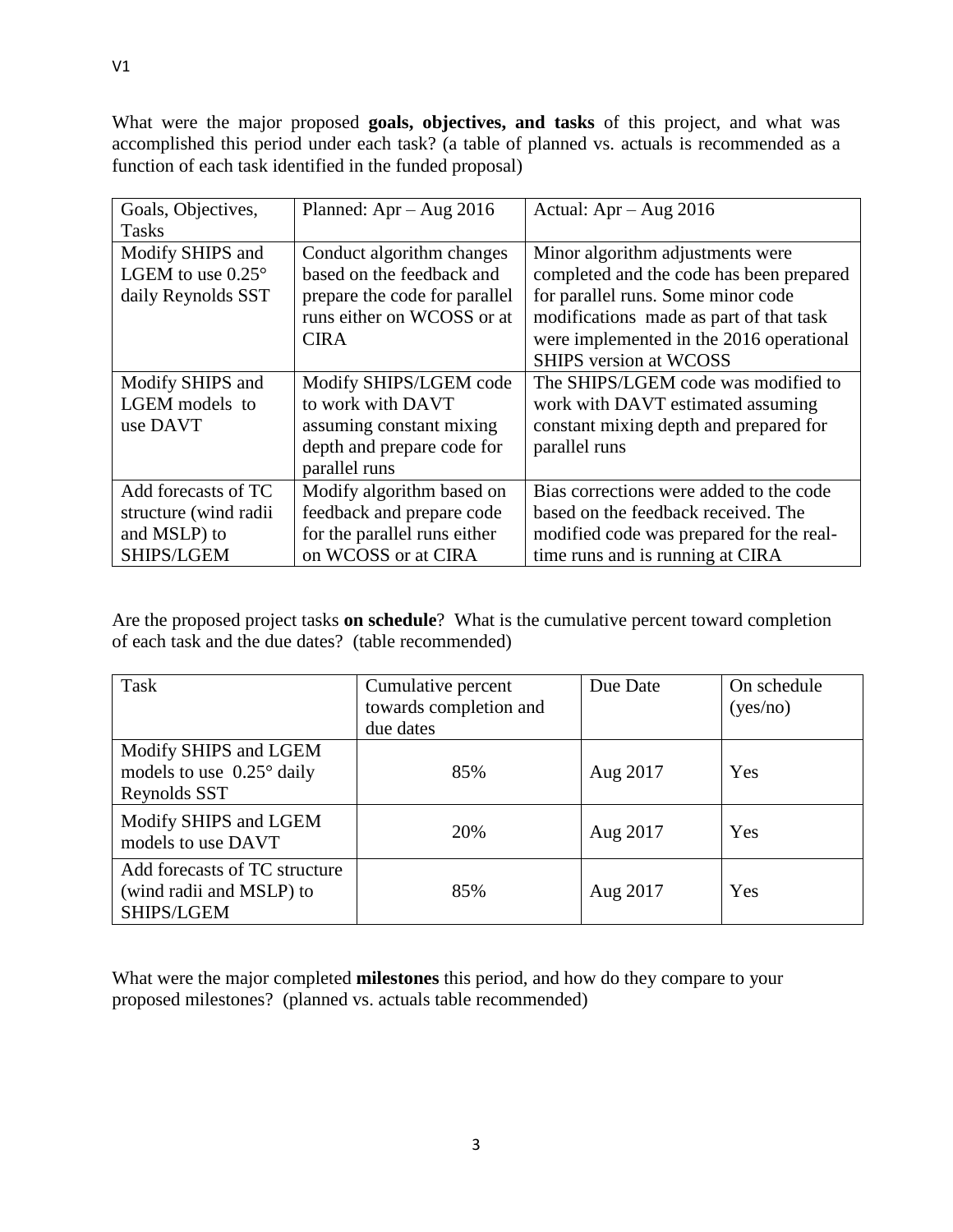| Milestone                                                             | Completed vs proposed                        |
|-----------------------------------------------------------------------|----------------------------------------------|
| Present year 1 results at IHC and gather feedback                     | Completed as proposed                        |
|                                                                       |                                              |
| Conduct algorithm changes based on feedback and<br>validation results | Completed as proposed.                       |
|                                                                       | In addition, changes to use daily SST were   |
|                                                                       | implemented in the 2016 version of SHIPS     |
|                                                                       | and the model regression coefficients were   |
|                                                                       | re-derived to make it easier to compare with |
|                                                                       | the 2016 operational SHIPS and LGEM.         |
| Develop code to read daily N Shay and NCODA                           | Completed as proposed                        |
| upper ocean datasets and estimate DAVT, convert                       |                                              |
| data to input data format used by SHIPS                               |                                              |
| Modify SHIPS to use DAVT to account for SST                           | Completed as proposed                        |
| cooling, assuming constant mixing depth                               |                                              |
| Prepare final updated version of the modified                         | Completed as proposed.                       |
| SHIPS code for parallel runs during the 2016                          |                                              |
| season (to include use of daily SST, use of DAVT                      | In addition, the parallel runs of TC-size    |
| to account for SST cooling, and TC-size estimates)                    | estimates were setup ahead of time and some  |
| for Atlantic and East and Central Pacific basins.                     | minor changes to the SHIPS code were         |
|                                                                       | implemented in the operational 2016 version  |
|                                                                       | on WCOSS.                                    |
| Coordinate with JHT and TSB staff to implement                        | Completed as proposed                        |
| updated SHIPS code on NCEP supercomputer                              |                                              |
| (WCOSS) or implement code at CIRA                                     |                                              |

Detailed description of the work completed for each milestone since the last report is presented below.

**Milestone: Present Year 1 results at IHC and gather feedback.** Galina Chirokova presented project results at IHC in March, 2017. The project results were discussed with NHC points of contact, Dan Brown, Lixion Avila, and Chris Landsea.

#### **Milestone: Conduct algorithm changes based on feedback and validation results**

No major algorithm changes were suggested. Based on the validation results for use of daily SST (DSST) it was found that for the real-time runs the available DSST is always 1 or 2 days old. The algorithm was adjusted to use 1- or 2- day old DSST for reruns and statistics.

Adjustments were also made to the statistical-dynamical method to predict tropical cyclone wind structure in terms of wind radii. A bias correction that is proportional to the distance between the mean wind radii  $(R<sub>th</sub>)$  and the radius of maximum wind  $(R<sub>m</sub>)$  was applied to the mean wind radii used in the parametric model.

 $B = 0.0607\ln(R_{th} - R_m) + 0.6395$ ,  $(R_{th} - R_m) > 0$ ,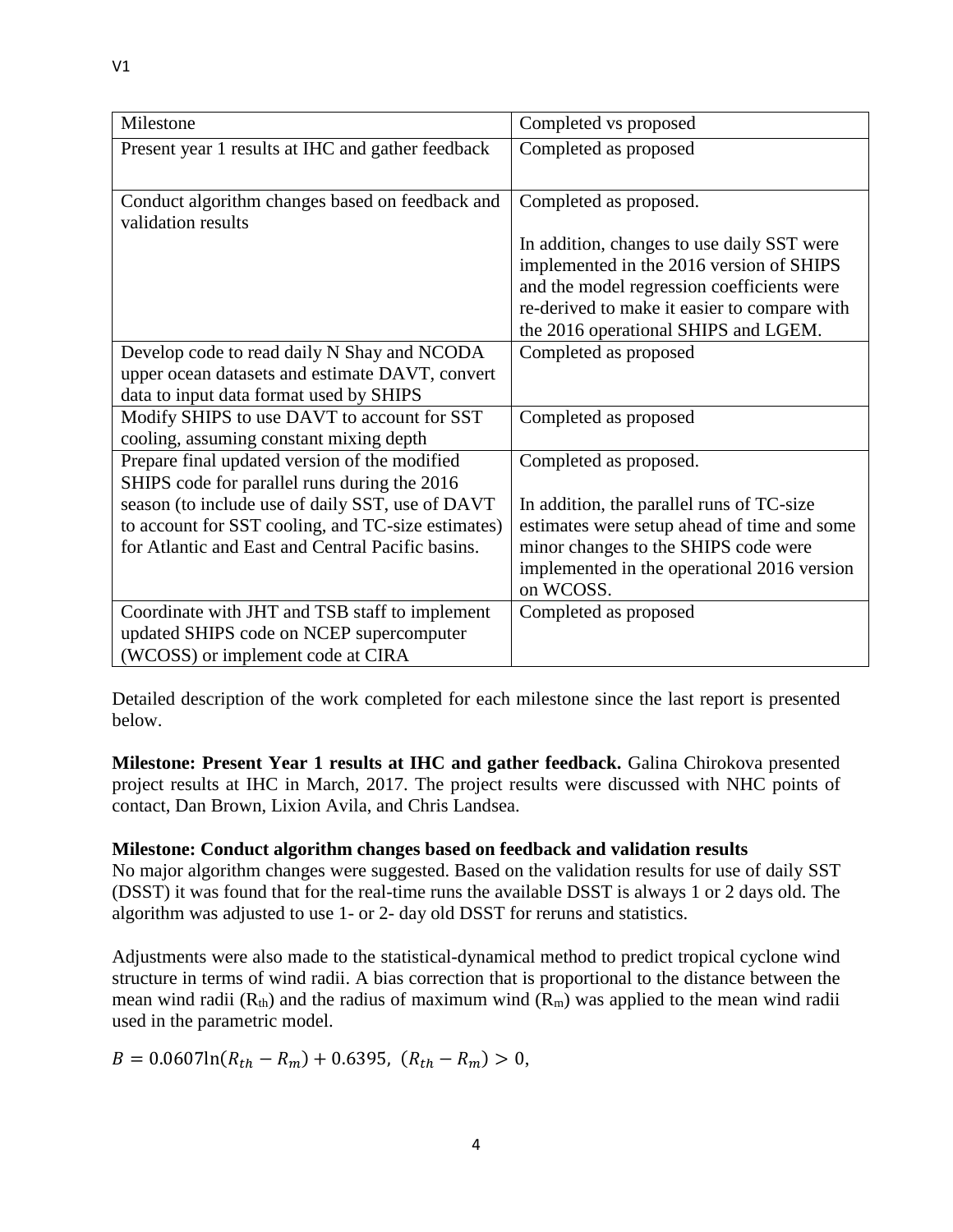where  $R_{th}$  are the wind radii thresholds 34-, 50- and 64-kt. The larger the distance the less pronounced the correction. This bias correction is meant to correct for the use of non-zero averaged wind radii being used to estimate the azimuthal mean extents of 34-, 50- and 64-kt winds. The results of adding a bias correction to the underlying vortex model presented in Knaff et al. (2016) are shown in Figure 1. To provide additional guidance for applications and users that require forecasts of central pressure, a wind-pressure relationship (i.e., Courtney and Knaff 2009) that is a function of TC motion, intensity, wind radii (i.e., size), and latitude is then applied to these forecasts.



*Figure 1: Results of adding a bias correction to the vortex model presented in Knaff et al. (2016) based on best track intensities and storm motions applied to 2011-2014 Atlantic and East Pacific tropical cyclones.* 

**Milestone: Develop code to read daily N Shay and NCODA upper ocean datasets and estimate DAVT, convert data to input data format used by SHIPS.** Fortran code has been developed to read N Shay and NCODA upper-ocean datasets. The updated climatology for the depth of the 20°C (D26) and 26°C (D20) isotherms and for mixed layer depth (MLD) using NCODA data for the years 2005 - 2015 has been created. Further, the algorithm for filling missing values developed for the daily SST at the earlier stage of the project has been applied to datasets for MLD, D26, and D20 to remove bad and overland values to simplify further processing such as data interpolation. The code has been developed to estimate DAVT for a constant mixing depth, and to write the output data in the format required by SHIPS (the lsdiag data files).

**Milestone: Modify SHIPS to use DAVT to account for SST cooling, assuming constant mixing depth.** The SHIPS and LGEM code has been modified to use DAVT to account for SST cooling assuming constant mixing depth. Both SHIPS and LGEM use SST to estimate the Maximum Potential Intensity (MPI), which is one of the key parameters for forecasting intensity. A new option has been added to the code to allow the use of either weekly SST, daily SST, or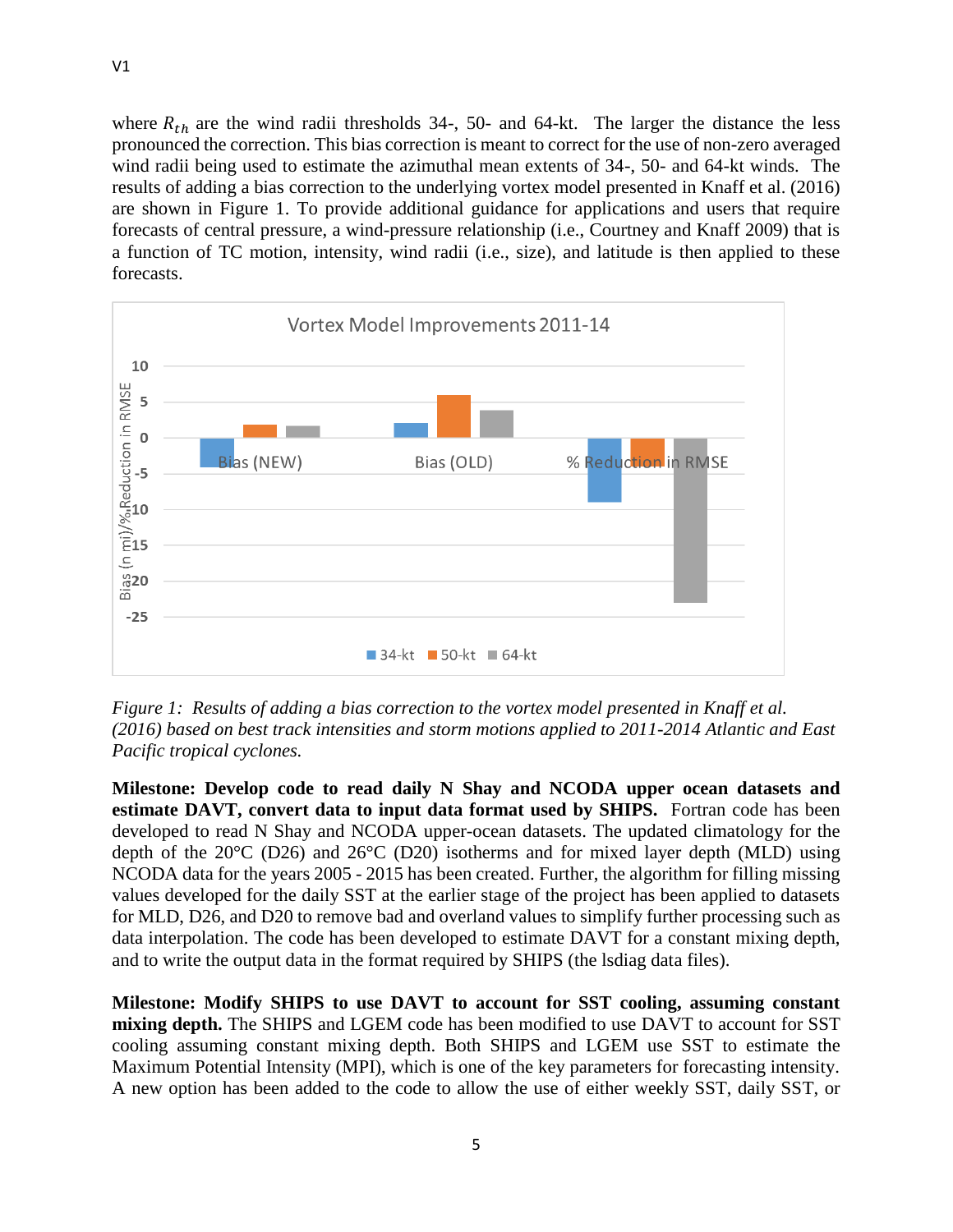DAVT to estimate MPI. For the Atlantic basin operational SHIPS and LGEM models use Joe Cione's cooling parameterization. That cooling has been empirically derived for the Atlantic basin only, and should not be needed with the use of the DAVT. The model has been set up so that the cooling is not used when the model is run with DAVT. In addition, the OHC predictor has been turned off for the model runs with DAVT. The SHIPS model code includes multiple other modules that require the use of SST rather than DAVT, such as several rapid intensification (RI) modules and the annular hurricane index. The code has been setup in such a way that both SST and DAVT variables are available, so that different parts of the code can use a different variable for SST.

**Milestone: Prepare final updated version of the modified SHIPS code for parallel runs during the 2016 season (to include use of daily SST, use of DAVT to account for SST cooling, and TC-size estimates) for Atlantic and East and Central Pacific basins.** The updated versions of SHIPS and TC-size estimate codes have been prepared for the parallel runs during the 2016 season. Specifically:

1) The version of the SHIPS code with DSST has been updated to take into account changes made to the 2016 operational SHIPS and LGEM code to simplify the comparison of the results. The dependent sample statistics have been re-derived for the updated version of the model. The past season's reruns for 2004-2015 and for 2016 have been completed and verified. Figure 2 shows the verification results of the updated SHIPS with DSST for the years 2004-2015 and Figure 3 shows the independent verification for 2016. The results show the most improvement for the LGEM forecast for the East Pacific, and overall are consistent with the previous results.



*Figure 2: SHIPS verification for 2004 - 2016 with daily SST for the 2016 version of the model. Percent improvement relative to baseline version using weekly SST for Atlantic (black – LGEM, grey - SHIPS) and East (blue - LGEM; red - SHIPS) and Central Pacific (magenta - LGEM, cyan - SHIPS). The most significant improvement is seen in the EP for LGEM (blue line).*

V1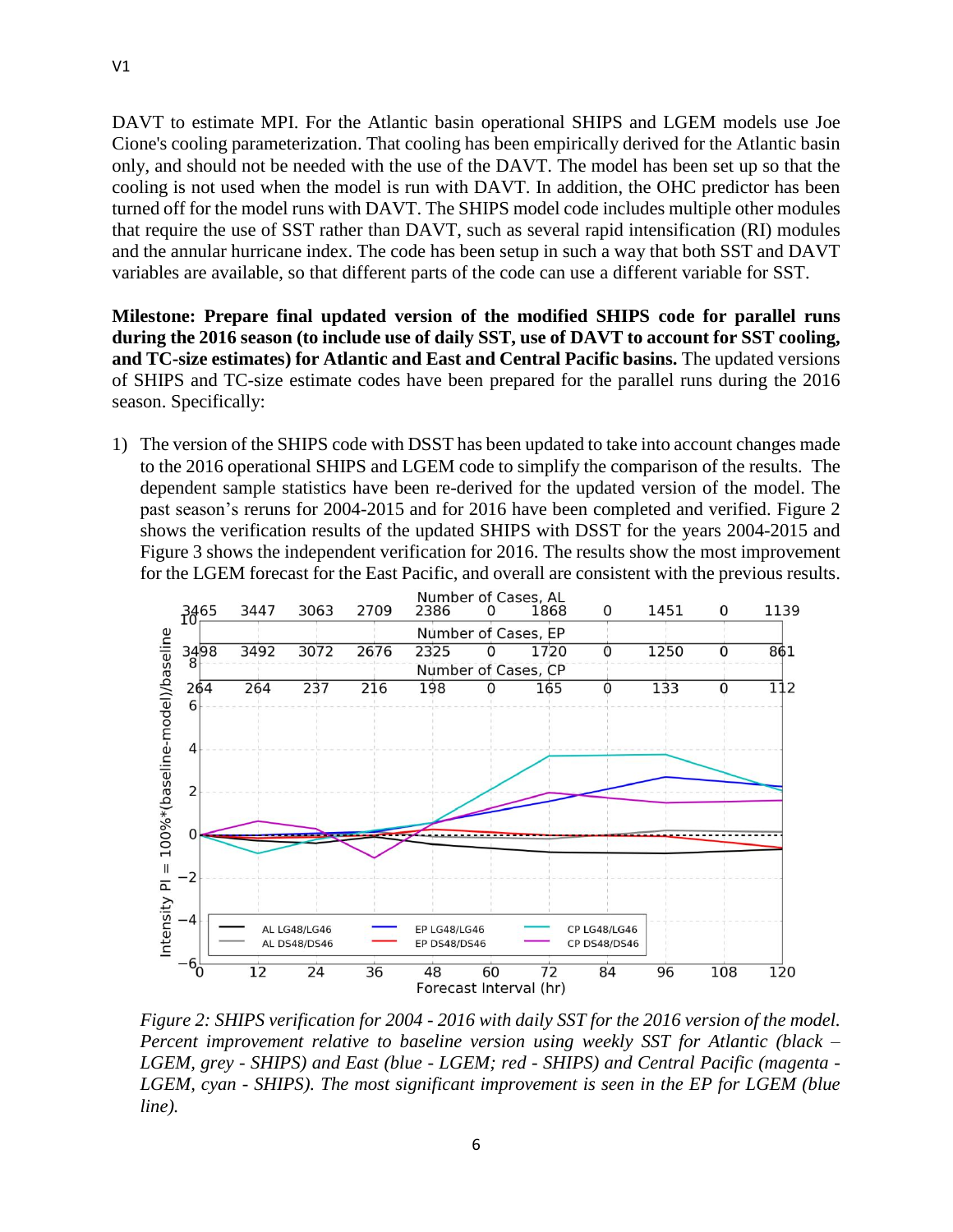

*Figure 3: Same as figure 2, but for SHIPS independent forecast verification for the 2016 season.*

- 2) The code modifications required for SHIPS/LGEM to work with DAVT have been merged with the 2016 operational version of the model. The driver scripts for creating estimates of the DAVT and running the SHIPS version with DAVT in real-time have been developed.
- 3) The statistical-dynamical method to predict tropical cyclone wind structure in terms of wind radii has been developed and has been setup for testing at CIRA during the 2016 hurricane season. Originally forecasts were planned to be created on Quasi-PROD and have the output put in the operational decks, but NHC has decided to not implement these in Quasi-PROD for this year, and a back-up plan to create these forecasts at CIRA was adopted. The forecasts were made available via the CIRA ftp server at<ftp://rammftp.cira.colostate.edu/knaff/DSWR/> starting on the  $18<sup>th</sup>$  of August. All of the 2016 forecasts are available at that location. The format of these files, which are updated every 6 hours by 30 min prior to the synoptic time, have been tested in the ATCF and should be easily added to real-time or post season A-decks for validation.

#### **Milestone: Coordinate with JHT and TSB staff to implement updated SHIPS code on NCEP supercomputer (WCOSS) or implement code at CIRA.**

The possibility of including Decay SHIPS Wind Radii (DSWR) and MSLP estimates in operational Automated Tropical Cyclone Forecast System (ATCF) A-decks were discussed with the NHC points of contact (POCs) prior to the season. Much work was done to get ready for this capability, however, the implementation was delayed by more pressing operational concerns at NHC. Pursuit of this goal will be reestablished following the 2016 season to make it ready for 2017.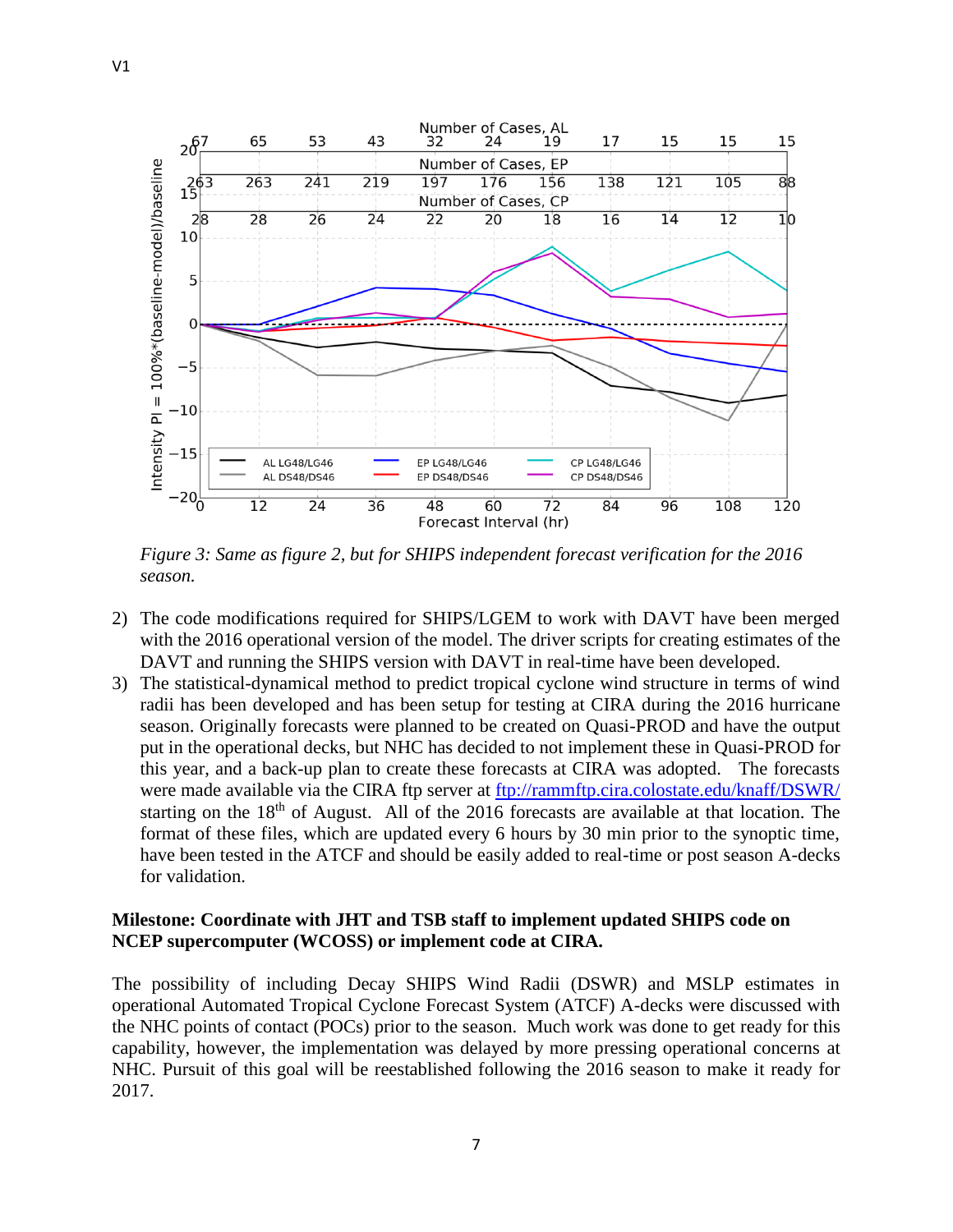The possibility of implementing SHIPS with daily SST and DSRW in the quasi-production version on WCOSS for the 2016 season was also discussed with the NHC POCs and the NHC TSB staff. It was decided to implement that for the 2017 season since the NHC TSB staff did not have time to implement this on WCOSS in 2016.

# **What opportunities for training and professional development has the project provided?**

People working on the project obtained increased knowledge and skills in the development of statistical models. Project PI, Galina Chirokova, and Collaborator, John Knaff participated in the IHC conference. There were no training activities during the reporting period.

# **How were the results disseminated to communities of interest?**

The project results were presented at the IHC. The presentation is available at [http://docs.google.com/viewer?url=http://www.nhc.noaa.gov/jht/ihc\\_16/ihc16chirokova-s04-](http://docs.google.com/viewer?url=http://www.nhc.noaa.gov/jht/ihc_16/ihc16chirokova-s04-04.pdf?time=0)  $04.$ pdf?time=0. The 1<sup>st</sup> semi-annual project report is also available online at [http://docs.google.com/viewer?url=http://www.nhc.noaa.gov/jht/15-](http://docs.google.com/viewer?url=http://www.nhc.noaa.gov/jht/15-17reports/JHT_Chirokova_midyear1.pdf?time=0) [17reports/JHT\\_Chirokova\\_midyear1.pdf?time=0](http://docs.google.com/viewer?url=http://www.nhc.noaa.gov/jht/15-17reports/JHT_Chirokova_midyear1.pdf?time=0) Additional details about the project were communicated to NHC points of contact, Dan Brown, Lixion Avila, and Chris Landsea. Real-time DSWR forecasts were also provided to NHC POCs via a ftp server.

# **What do you plan to do during the next reporting period to accomplish the goals and objectives?**

During the next reporting period we plan to begin SHIPS parallel runs, monitor the results of the parallel runs and modify SHIPS and LGEM to include DAVT based on the variable mixing depth. In addition, we will work to update the model coefficients through 2016, and get the software working on Quasi-PROD for the 2017 season.

# 2. PRODUCTS

What were the major completed **products or deliverables** this period, and how do they compare to your proposed deliverables? (planned vs. actuals table recommended)

No major deliverables were planned for the reporting period. The real-time parallel runs of DSWR were setup ahead of time.

# **What has the project produced? -publications, conference papers, and presentations\*;**

# **Presentations**:

Chirokova G., J. Knaff, and A. Schumacher, 2016: Improvements to operational statistical tropical cyclone intensity forecast models. *2016 Tropical Cyclone Operations and Research Forum (TCORF)/70th Interdepartmental Hurricane Conference (IHC), 14-17 March, 2016, Miami, Florida.* The presentation is available online at [http://docs.google.com/viewer?url=http://www.nhc.noaa.gov/jht/ihc\\_16/ihc16chirokova-s04-](http://docs.google.com/viewer?url=http://www.nhc.noaa.gov/jht/ihc_16/ihc16chirokova-s04-04.pdf?time=0) [04.pdf?time=0](http://docs.google.com/viewer?url=http://www.nhc.noaa.gov/jht/ihc_16/ihc16chirokova-s04-04.pdf?time=0)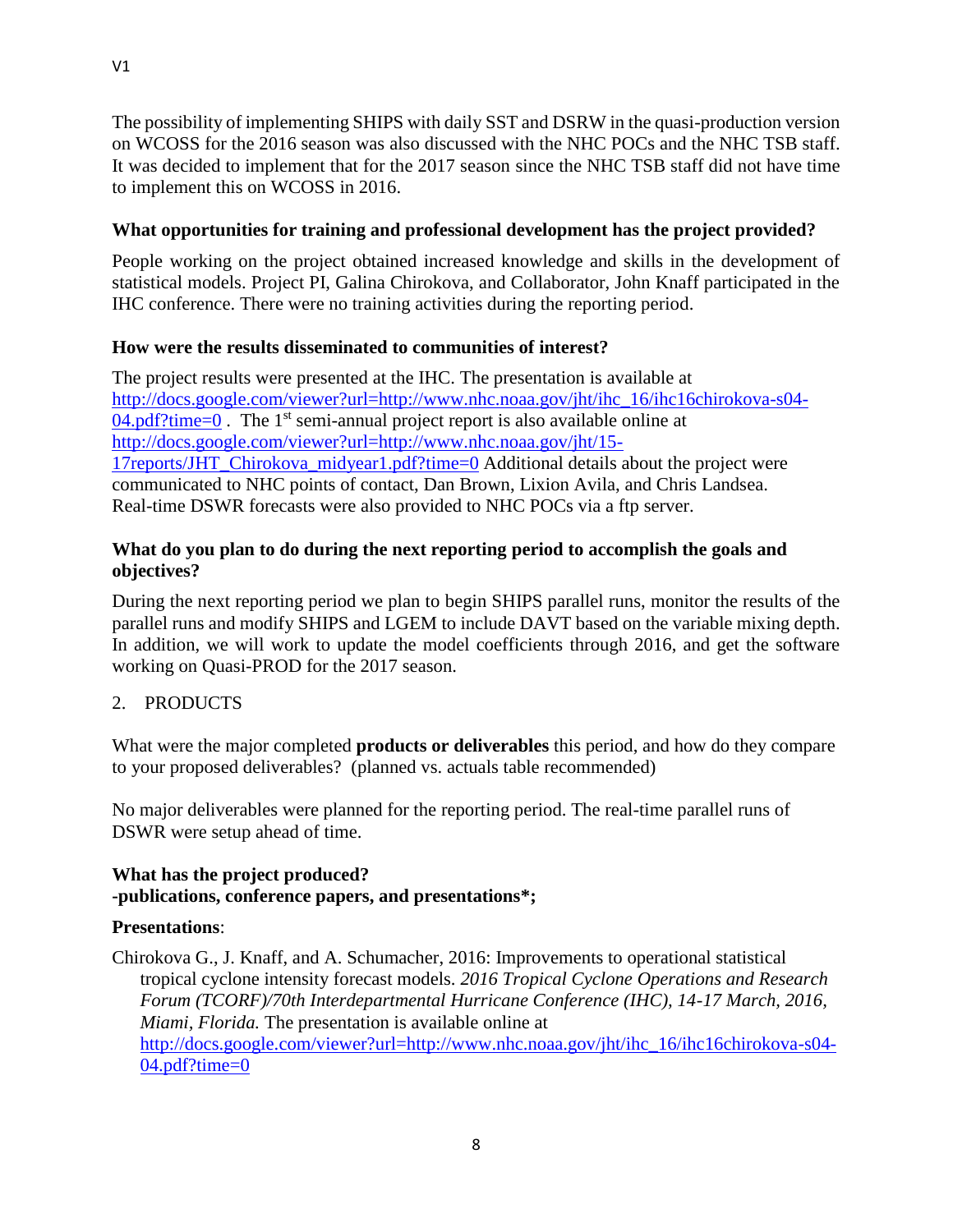Knaff, J. A., G. Chirokova, C. R. Sampson, and M. DeMaria, 2016: Development of Global Statistical-Dynamical Tropical Cyclone Wind Radii and MSLP Guidance. *32nd AMS Conference on Hurricanes and Tropical Meteorology, 18-20 April 2016, San Juan, Puerto Rico.*

**Publication:** A manuscript detailing the statistical-dynamical method to predict tropical cyclone wind structure in terms of wind radii method, its independent performance in 2014 and 2015, and how it may contribute to the wind radii consensus has been submitted to Weather and Forecasting for publication.

Knaff, J. A., C. R. Sampson, and G. Chirokova, 2016: A Global Statistical-Dynamical Tropical Cyclone Wind Radii Forecast Scheme. *Submitted to Wea. Forecasting.* 

Highlights of that paper suggest:

- 1. This method (DSWR in the decks) is a competitive method for predicting the wind radii, even if the SHIPS forecasts of intensity and track are used for wind radii estimates.
- 2. That its inclusion in a simple consensus, never degrades the consensus, and in most cases improves the consensus forecasts, and
- 3. That the predictors related to mid-level moisture  $(+)$ , initial size  $(-)$ , storm latitude  $(+)$ , 200 hPa divergence (+) are best related to changes in TC size, the sign of the relationships is shown in parentheses.

Once the paper is accepted, it will be shared with NHC/JHT.

# **-website(s) or other Internet site(s);**

- The real-time DSRW forecasts are available at <ftp://rammftp.cira.colostate.edu/knaff/DSWR/>
- The real-time SHIPS parallel runs are available at [ftp://rammftp.cira.colostate.edu/chirokova/JHT\\_2015\\_2017/rt\\_demo/](ftp://rammftp.cira.colostate.edu/chirokova/JHT_2015_2017/rt_demo/)

#### **-technologies or techniques;**

- Improved (lower biased) TC vortex model for wind radii.
- Method to estimate DAVT from limited, yet routinely measured ocean parameters.

# **-inventions, patent applications, and/or licenses; and**

#### None

**-other products, such as data or databases, physical collections, audio or video products, software, models, educational aids or curricula, instruments or equipment, research material, interventions (e.g., clinical or educational), or new business creation.**

None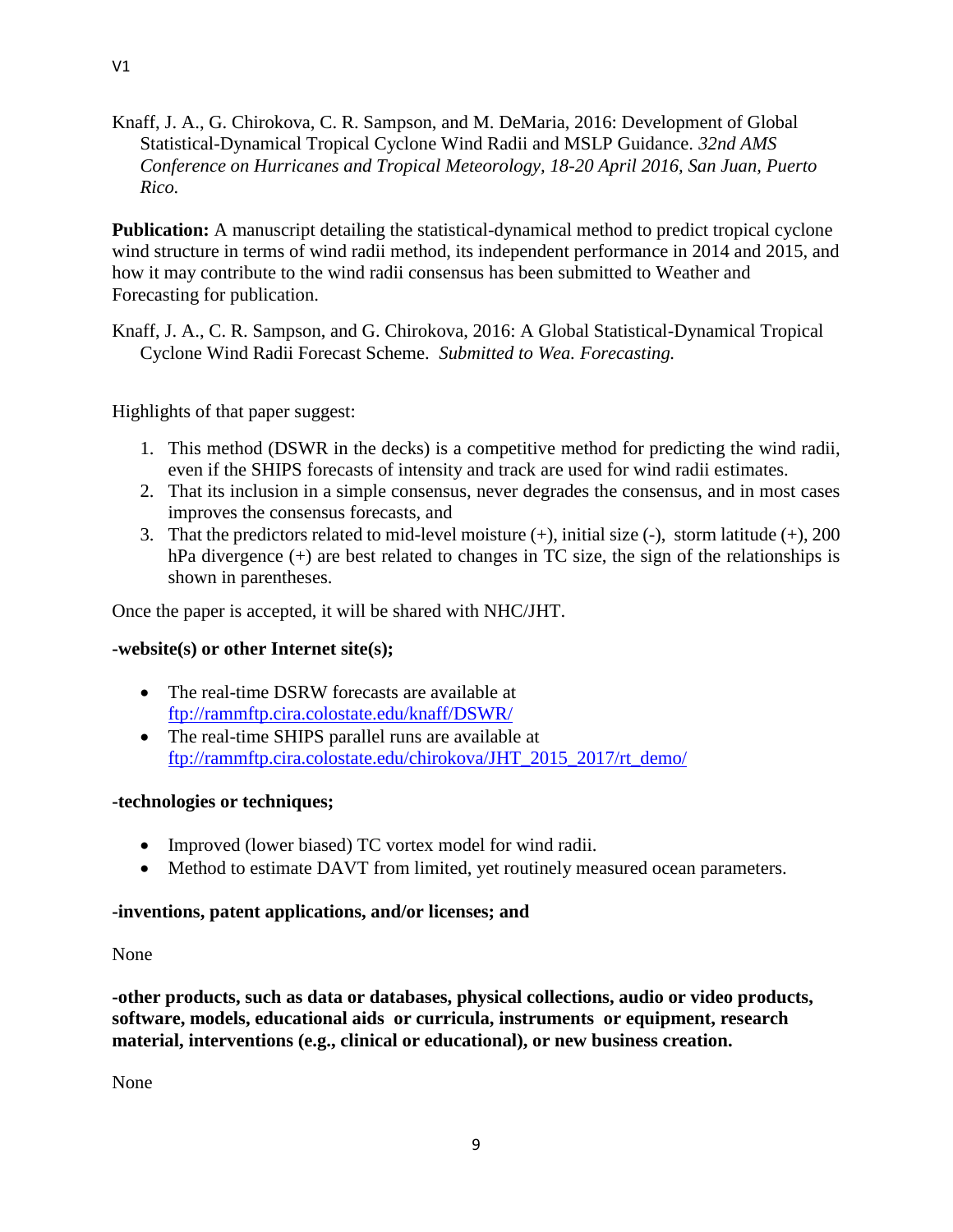\*For **publications**, please include a full reference and digital object identifier (DOI; http://www.apastyle.org/learn/faqs/what-is-doi.aspx ) and attach all publications and presentations on this project from this reporting period to the progress report, or include web links to on-line versions. Within your publications and presentations, please include language crediting the appropriate NOAA/OAR organization and program (e.g., NOAA/OAR/OWAQ and the U.S. Weather Research Program; or NOAA/OAR/NSSL and the VORTEX-SE program) for financially supporting your project. Suggested language is as follows: "This material is based upon work supported by the U.S. Weather Research Program within NOAA/OAR Office of Weather and Air Quality under Grant No. XXXXXXX."

# 3. PARTICIPANTS & OTHER COLLABORATING ORGANIZATIONS

# **What individuals have worked on this project?**

Galina Chirokova, John Knaff, Andrea Schumacher, Robert DeMaria, Jack Dostalek

# **Has there been a change in the PD/PI(s) or senior/key personnel since the last reporting period?**

No

# **What other organizations have been involved as partners? Have other collaborators or contacts been involved?**

NHC points of contact have been involved. Also, work for this project has been coordinated with NHC TSB branch for setting up parallel runs.

4. IMPACT

# **What was the impact on the development of the principal discipline(s) of the project?**

The project addresses program priorities NHC-1/JTWC- 1, NHC-13/JTWC- 10, and NHC-17/JTWC-13. The results of this project will first provide improved statistical-dynamical guidance for TC intensity. These intensity guidance techniques are routinely used operationally at NHC and JTWC to forecast TC intensity. Secondly this project develops new statistical-dynamical forecast guidance for TC structure (i.e., wind radii) that appears somewhat independent to NWP guidance, making it a nice addition to wind radii consensus methods.

# **What was the impact on other disciplines?**

The results of this project should allow for improved operational TC intensity and structure forecasts that are important for other agencies and general public. Improvements in these capabilities may also lead to other high priority forecasts (e.g., storm surge watch/warnings, wave forecasts) and decisions (e.g., evacuations, ship routing).

#### **What was the impact on the development of human resources?**

Nothing to report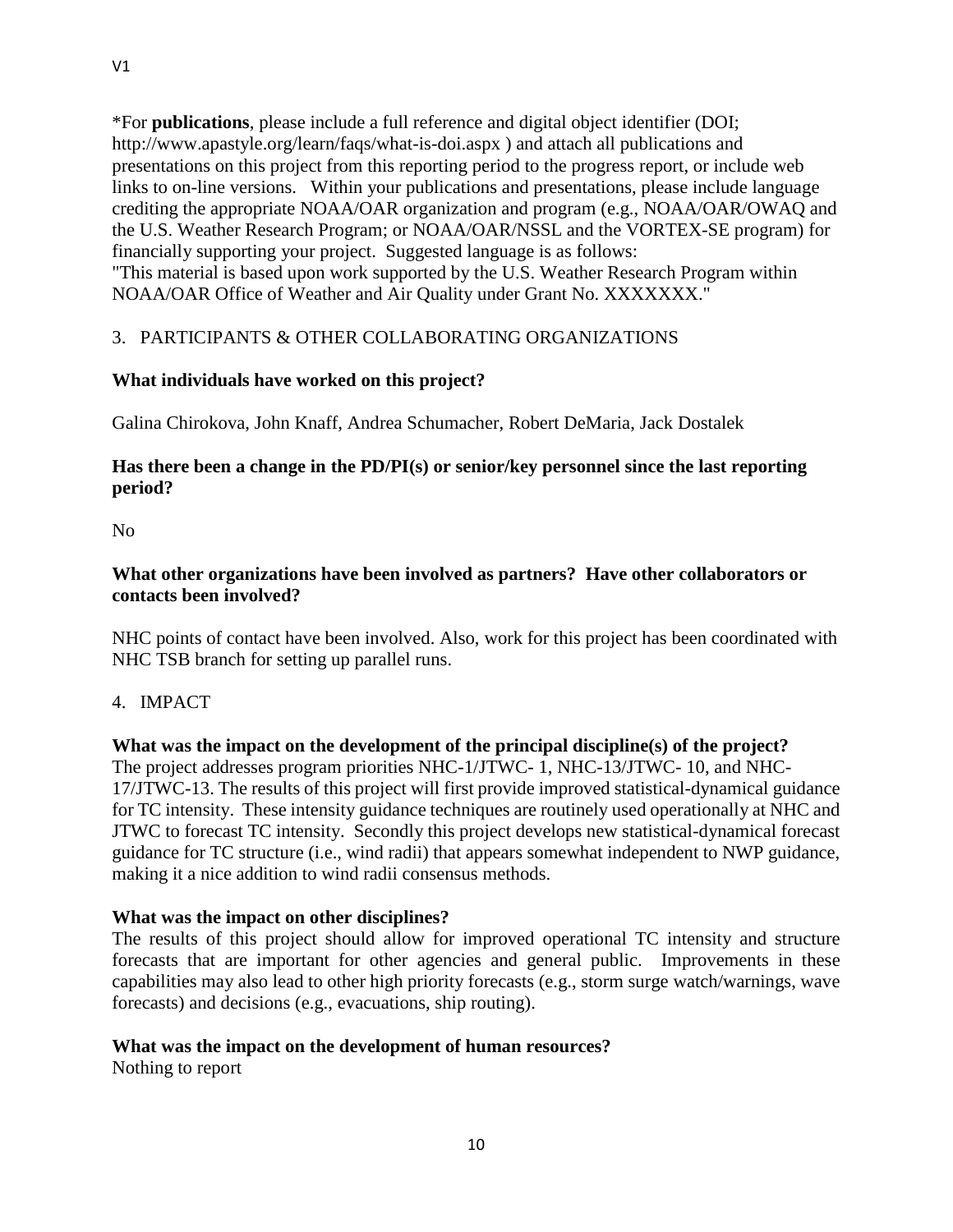**What was the impact on teaching and educational experiences?**

Nothing to report

# **What was the impact on physical, institutional, and information resources that form infrastructure?**

Nothing to report

# **What was the impact on technology transfer?**

Methods developed at CIRA, if approved by the JHT, will transition to NHC operations. Examples include DAVT calculations and a simple vortex model.

# **What was the impact on society beyond science and technology?**

The results of this project should allow for improved operational TC intensity forecasts that are important for other governmental agencies, industry and general public. These efforts significantly contribute to NOAA's goal of a *Weather-Ready Nation*.

#### **What percentage of the award's budget was spent in a foreign country(ies)?** None

# 5. CHANGES/PROBLEMS

Describe the following:

**-Changes in approach and reasons for the change.** None **-Actual or anticipated problems or delays and actions or plans to resolve them.** None **-Changes that had a significant impact on expenditures.** None **-Change of primary performance site location from that originally proposed.** None

6. SPECIAL REPORTING REQUIREMENTS

**Report on any special reporting requirements here (see previous instruction #3). If there are none, state so.**

# **- Your assessment of the project's Readiness Level (current and at the start of project; see definitions in Appendix B)**

Start of the project: RL3 Current: RL5

**-If not already reported on in Section 1, please discuss:**

**-- Transition to operations activities**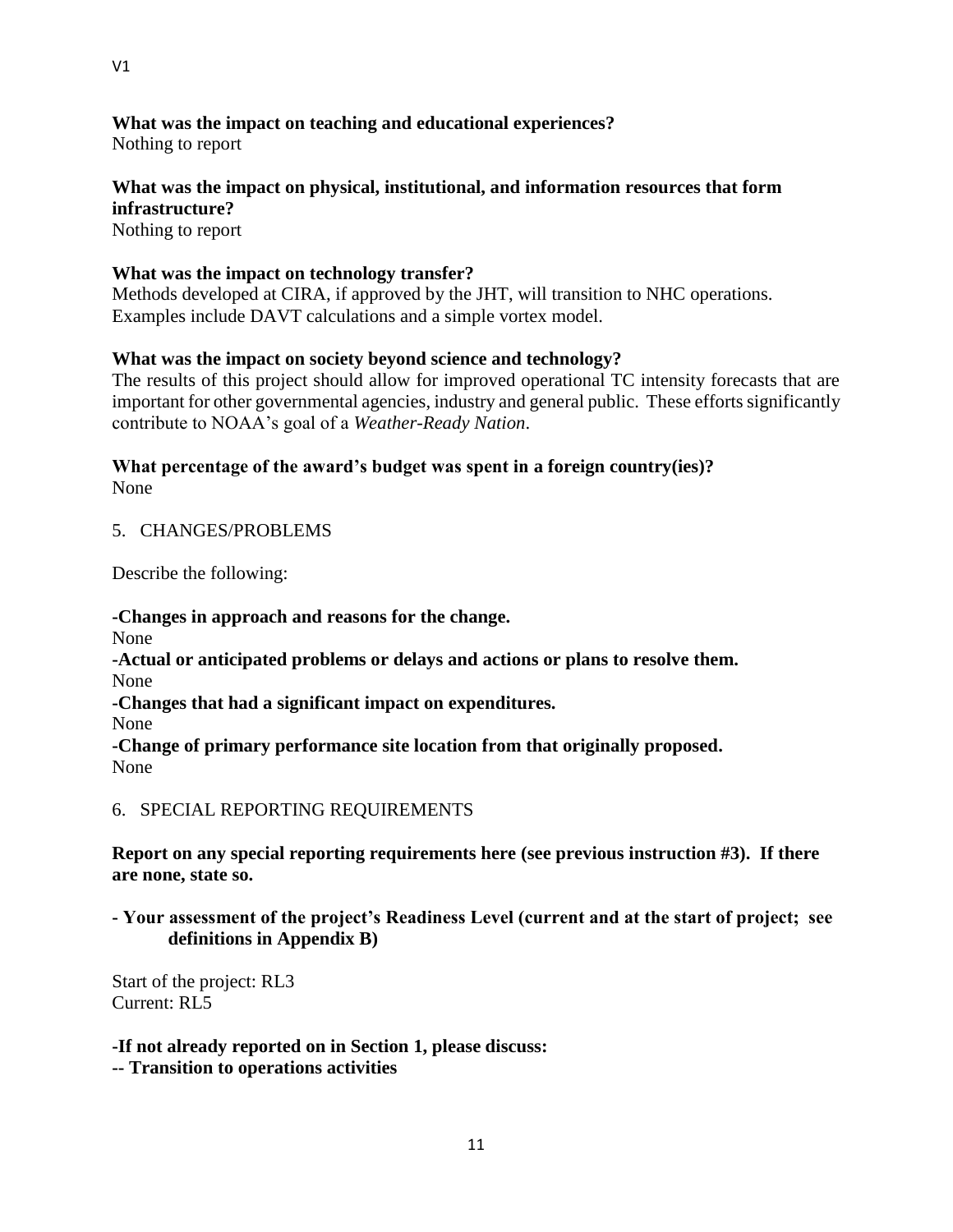The transition to operations for this project is scheduled after the end of Year 2, in the spring of 2018, if accepted by NHC. However, some minor computer bugs in the SHIPS/LGEM/RII processing were identified in the course of this work, and were implemented in the 2016 operational version of the NHC guidance suite on WCOSS. The project is on schedule and both the upgraded SHIPS/LGEM/RII code and new TC-structure forecast code will be ready for operational transition by summer 2017, but will need to wait until the 2018 season since NHC does not do operational model upgrades during the hurricane season. The timing of the final transition will depend on the availability of NHC Technology and Science Branch (TSB) resources.

# **-- Summary of testbed-related collaborations, activities, and outcomes (if it's a testbed project)**

1) Real-time forecasts of the TC-size estimates were made available via the CIRA ftp server, server at <ftp://rammftp.cira.colostate.edu/knaff/DSWR/> starting on the 18<sup>th</sup> of August. Past forecasts made in 2016 were also provided at this time.

2) Bias corrections for DSRW were developed and implemented following discussions at the *AMS Conference on Hurricanes and Tropical Meteorology*.

3) Software was provided and tested on WCOSS for potential 2016 quasi-prod production. Implementation will occur for 2017.

4) The possibility of including Decay SHIPS Wind Radii (DSWR) and MSLP estimates in operational Automated Tropical Cyclone Forecast System (ATCF) A-decks has been discussed with NHC points of contact (POCs). It was decided to implement these for the 2017 season because NHC TSB staff did not have the time to implement this for 2016.

5) SHIPS/LGEM parallel runs with daily SST and DAVT assuming constant mixing depth will be set up at CIRA during the 2016 hurricane season.

6) The possibility of implementing SHIPS with daily SST in the quasi-production version of SHIPS on WCOSS for 2016 season has been discussed with NHC POCs and NHC TSB stuff. It was decided to implement that for the 2017 season due to the lack of NHC TSB staff time.

# **-- Has the project been approved for testbed testing yet (if it's a testbed project)?**

The transition to operations for this project is scheduled after the end of Year 2, in the spring of 2018, if accepted by NHC. The project is on schedule and both the upgraded SHIPS/LGEM/RII code and new TC-structure forecast code will be ready for operational transition by summer 2017, but will need to wait until the 2018 season since NHC does not do operational model upgrades during the hurricane season. The timing of the final transition will depend on the availability of NHC Technology and Science Branch (TSB) resources.

# **-- What was transitioned to NOAA?**

The following software was transitioned to NOAA: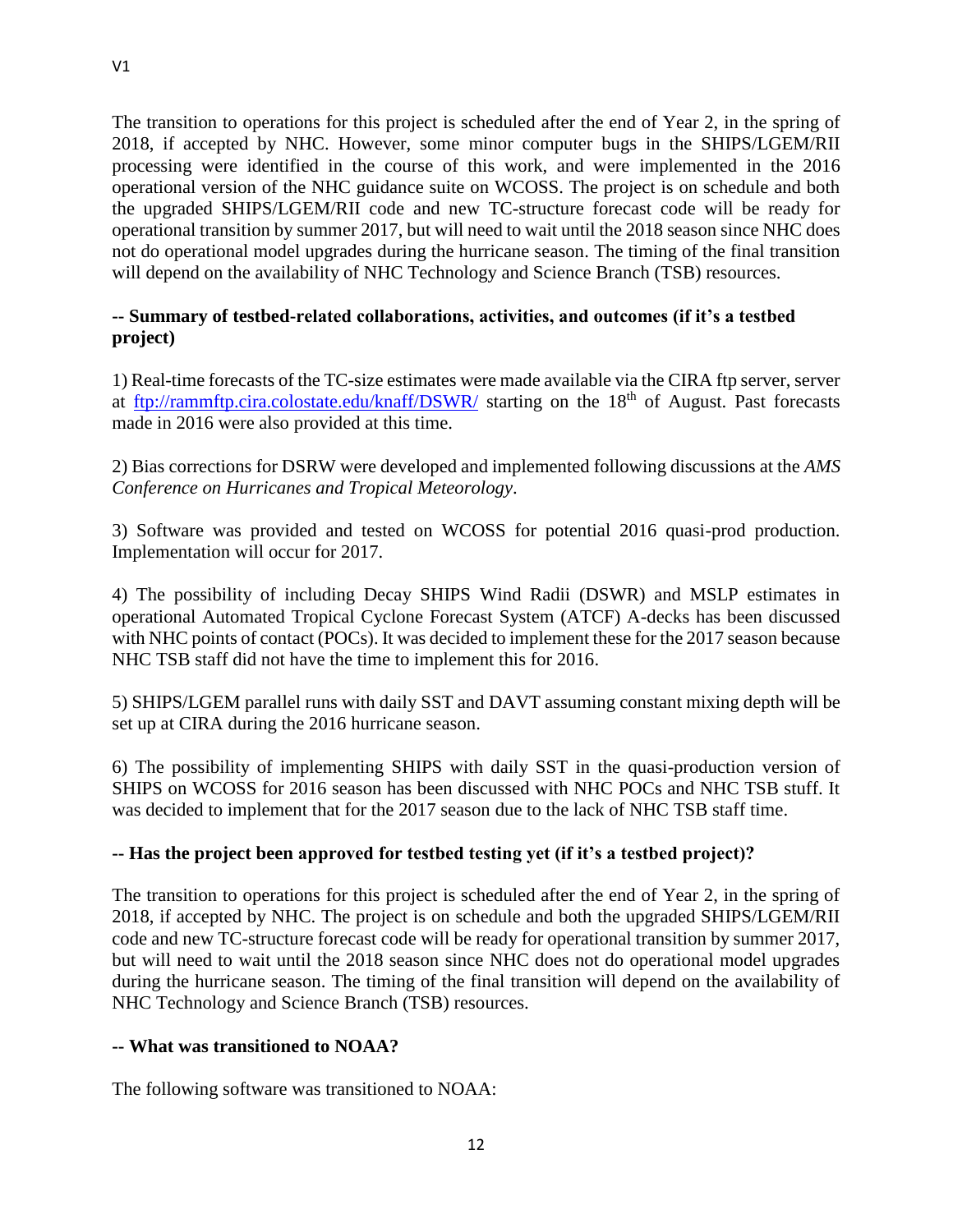1) Some minor computer bugs in the SHIPS/LGEM/RII processing were identified in the course of this work, and were corrected in the 2016 operational version of the NHC guidance suite on WCOSS.

2) Software necessary for DSWR forecasts were provided and tested on WCOSS.

3) 2015 version of SHIPS model with option to use DSST was provided to TSB

### 7. BUDGETARY INFORMATION

**Is the project on budget? Much of the quantitative budget information is submitted separately in the Federal Financial Report. However, describe here any major budget anomalies or deviations from the original planned budget expenditure plan and why.**

The project is on budget

#### 8. PROJECT OUTCOMES

#### **What are the outcomes of the award?**

The improved version of the operational statistical-dynamical models for forecasting TC intensity will be developed. The new statistical dynamical model for forecasting TC wind radii will be developed.

#### **Are performance measures defined in the proposal being achieved and to what extent?**

The performance measures defined in the proposal (the milestones) are being achieved as planned.

#### 9. REFERENCES

- Courtney, J., and J. A. Knaff, 2009: Adapting the Knaff and Zehr Wind-Pressure Relationship for operational use in Tropical Cyclone Warning Centres. *Australian Meteorological and Oceanographic Journal,* **58***,* 3, 167-179.
- Knaff, J.A., C. J. Slocum, K. D. Musgrave, C. R. Sampson, and B. R. Strahl, 2016: Using routinely available information to estimate tropical cyclone wind structure. *Mon. Wea. Rev*. **144**:4, 1233-1247. DOI: http://dx.doi.org/10.1175/MWR-D-15-0267.1
- Knaff, J. A., S. P. Longmore, and D. A. Molenar, 2014a: An Objective Satellite-Based Tropical Cyclone Size Climatology. *J. Climate*, **27**, 455–476. doi[: http://dx.doi.org/10.1175/JCLI-D-13-00096.1](http://dx.doi.org/10.1175/JCLI-D-13-00096.1)